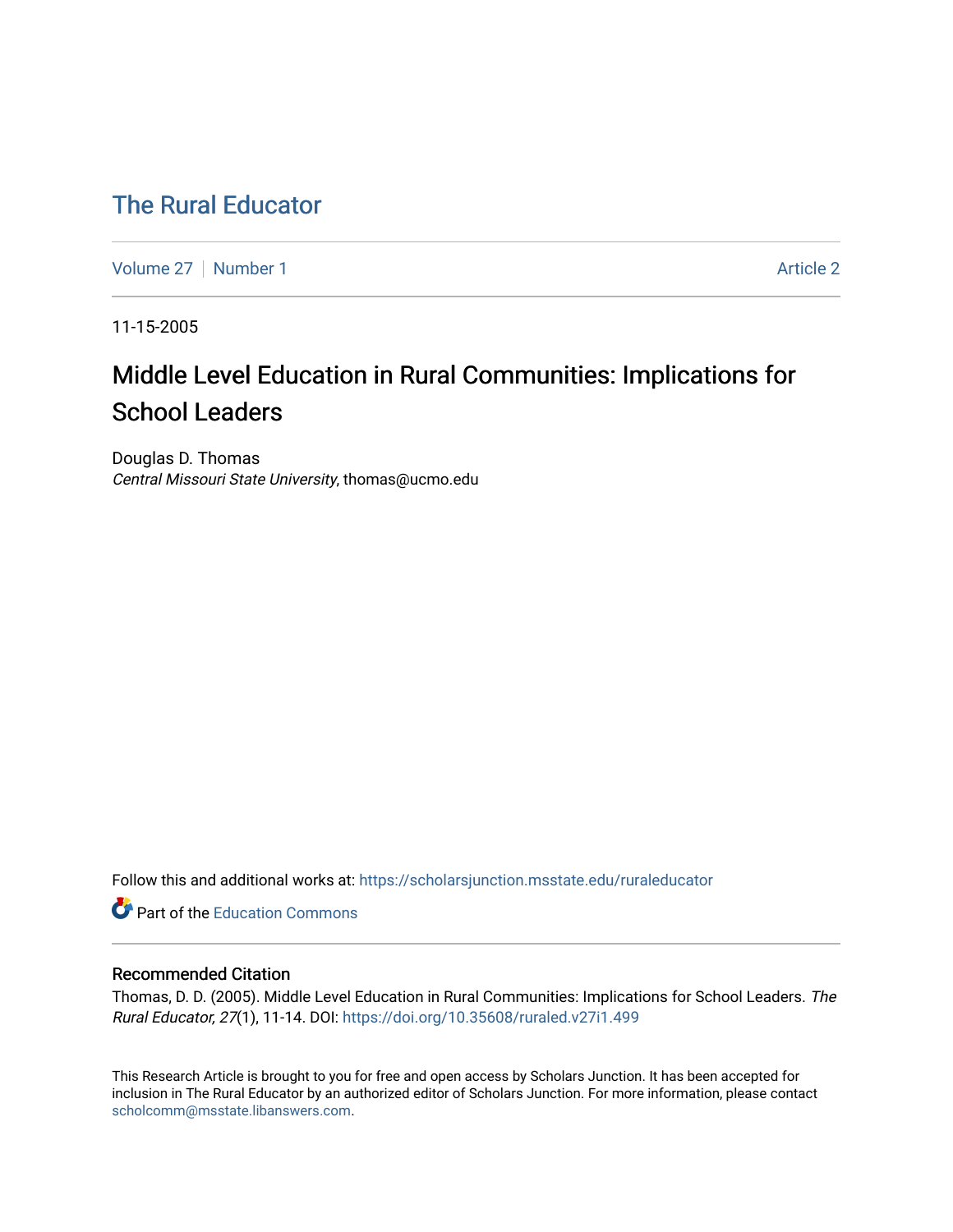# **Middle Level Education in Rural Communities: Implications for School Leaders**

# **Douglas D. Thomas**

*Central Missouri State University* 

*Middle level teachers and administrators working in small or rural schools often face unique obstacles in implementing recommended middle level practices. From sharing staff and schedules with other school sites, to inappropriate instructional techniques, to a general lack of understanding of the middle level philosophy, these obstacles can be a source of frustration for school leaders and hinder school improvement initiatives. A better understanding of these issues and the discussion of potential solutions will benefit teachers, administrators, and policy makers in improving middle level education in rural communities. By building on the positive characteristics found in rural and smaller schools, as well as identifying and addressing the obstacles encountered at smaller schools, middle level leaders can create and maintain distinctive and effective programs for their students.* 

In the United States, the average middle school enrollment is under 500 students, with most rural middle schools much smaller than that (Wiles, 1995). Educational leaders working in smaller districts encounter unique problems and obstacles in their efforts to provide optimum educational services for its community. This is especially true for school leaders working with middle level students. The formality of the middle school design has created problems for rural educators in creating a "true" middle school (Wiles, 1995).

Common middle school components, such as advisory periods, common plan time, and exploratory wheels, are especially difficult to implement in small and rural schools. But, according to Tadlock and Barrett-Roberts (1995) in their National Middle School Association publication addressing middle level education in rural communities, "although faced with constraints and limitations not experienced in larger schools, small rural school have

tremendous potential for meeting the needs of young adolescents" (p. 19).

In 1993-1994, the United States had approximately 10 million students in grades 5 through 8, with 6.8 million of these students attending a middle school (NMSA, 2004). The remaining students, over 1.1 million were not served in a middle school setting. Many of these districts are small and scattered among agrarian communities, which emphasize local control of school districts. As a result, a variety of middle level organizational formats exist within these smaller districts. While certain organizational formats are more prevalent than others, such as K-8 with a 9-12 high school or K-6 with a 7-12 secondary program, there is an array of organizational formats serving middle level students across the nation. Table I shows the variety of organizational structures impacting the educational organizational structures impacting programs serving middle level students.

#### Table I

| Elementary | Middle Level                                 |         | Secondary |
|------------|----------------------------------------------|---------|-----------|
| $K-5$      |                                              |         |           |
| $K-6$      | $5-6$                                        | $5 - 8$ |           |
| $K-8$      | $6 - 7$                                      | $6 - 8$ |           |
|            | $7-8$                                        | $7-9$   | $7-12$    |
|            | <b>Grade Level Centers</b><br>5-6-7-8 grades |         |           |
|            |                                              | $K-12$  |           |

School Organizations Impacting Middle Level Education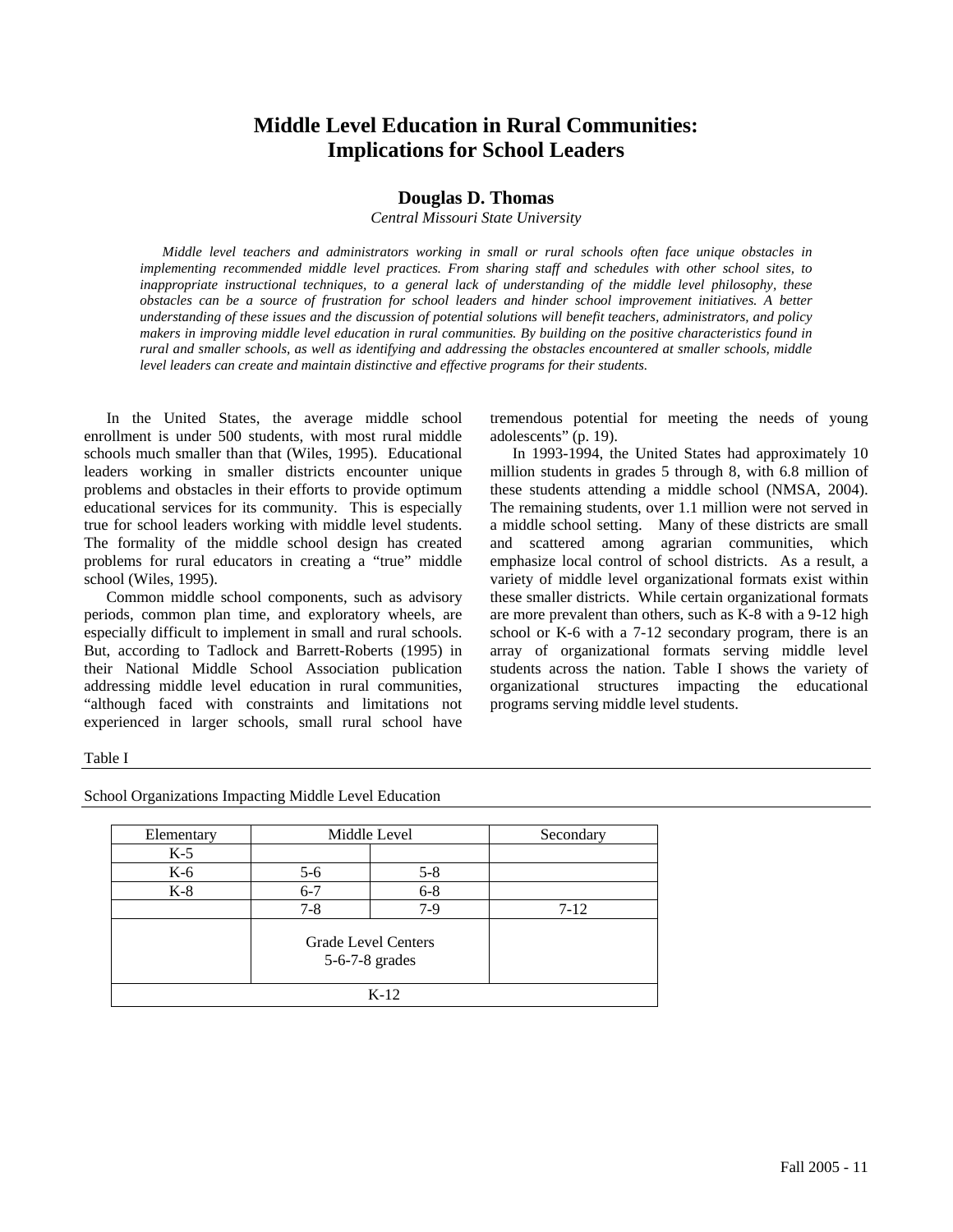## **Advantages of Small, Rural Schools**

The variety of organizational structures, the coupling of middle level programs with elementary or secondary programs, and the traditional practices existing in many communities create unique issues for educators as they work to create and maintain middle level programs in smaller school systems. But there is also a flip side of this issue, as smaller schools have a great deal to offer middle level students.

*Transition.* As students progress from elementary to middle and on to high school, this transition is generally less disruptive and traumatic than what students in larger systems might encounter (Tadlock & LoGuidice, 1994). Transitioning through a smaller district will include only a few, if any, changes in location and building. Routines that accompany the school day, such as lunch and transportation, will remain stable during these years. And very important for middle school students, peer groups will not be disrupted as often occurs in larger districts. Lastly, students will be well known by many of the adults in the building throughout their educational experiences.

*Participation in Activities.* According to Meyer (1994), students in rural and smaller middle schools have a very high participation rate in extra-curricular activities. Many of the smaller schools will not need to "cut" students from their team rosters, thus providing more students the opportunity to participate on a school team and eliminating this negative aspect of competitive athletics.

*School and Community Ties*. In smaller communities, community activities and school activities are highly interrelated (Meyer, 1994; Beane, 1999). Civic activities are often held in school buildings. Much of the social activities of the town evolve around school functions. Community members, including clergy, civic leaders, law enforcement officers, emergency personnel, and local businessmen, are well known to the students and staffs of the schools.

*Student - Teacher Relationships*. Middle school students in smaller school systems are well known by their teachers (Meyer, 1994; Wiles, 1995). Teachers in rural schools will often teach at more than one grade level, and thus will have students for multiple, and often continuous, years. Likewise, many of the students and their families are known by the teachers and staff members prior to entering the middle school years.

*Smallness*. Size matters. The size of the facility and the size of the student population in smaller middle schools help facilitate a school climate that is often more personal and supportive than students in a larger system might encounter (Tadlock & Barrett Roberts, 1995). According to Meyer (1994), students in small rural middle schools are more likely to be in classrooms with a low student-teacher ratio. It is much more difficult for students who might be experiencing challenges at school to "fall between the cracks" when that student is part of a small population of students, most of whom are well known by each other, as well as the adults in the building.

Administrators and school leaders need to recognize and build off these positive attributes associated with smaller school districts. They are especially important during the middle level years when students are developing attitudes and dispositions about themselves and their schooling. The positive characteristics associated with smaller school systems often have a positive influence on students as they transition from elementary to high school, building a solid foundation for becoming productive adult learners.

# **Obstacles Encountered at Smaller Schools**

But being small also has its drawbacks. The need for a distinct middle level program, uniquely different from both the elementary and secondary programs, is often difficult to accomplish within smaller school districts. The very fact that the school system is small tends to undermine the need for a distinctive "third" program serving the middle level students. But for those smaller school systems that do commit to a middle level program, school leaders will need to identify and address a number of obstacles that may tend to restrict their efforts.

*Shared Staff*. Middle level programs in smaller school systems will generally share staff members with other grade levels (Meyer, 1994; Tadlock & Barrett-Roberts, 1995). Most commonly this will include the elective teachers such as band, art, physical education, and FACS, but may also include regular classroom teachers. Likewise, the middle level program may share support services staff such as the counselor, librarian, special education personnel, and administrator. Sharing staff with either the elementary or secondary schools could negatively impact the middle level program in a number of ways. First, teachers working with multiple grade levels will need to adapt to the varying educational needs of the students. What works well with high school students may not work at all with middle level students. Second, shared staff will often mean the moving of teachers from one building to another, creating potential instructional and supervisory problems at both sites. Lastly, shared staff will restrict when certain courses can be offered.

*Shared Facilities*. A problem often identified with implementing the middle school concept at smaller schools is shared facilities (Meyer, 1994; Tadlock & Barrett-Roberts, 1995). Most common, shared facilities will include the cafeteria, gymnasium, music and art rooms, and library; but could also include regular classrooms. Sharing facilities mandates coordination of the use of this space, both on a daily basis and for extracurricular use. Shared facilities will impact the availability of these areas, impacting when certain courses can be offered. A common problem faced by many middle level schools is having the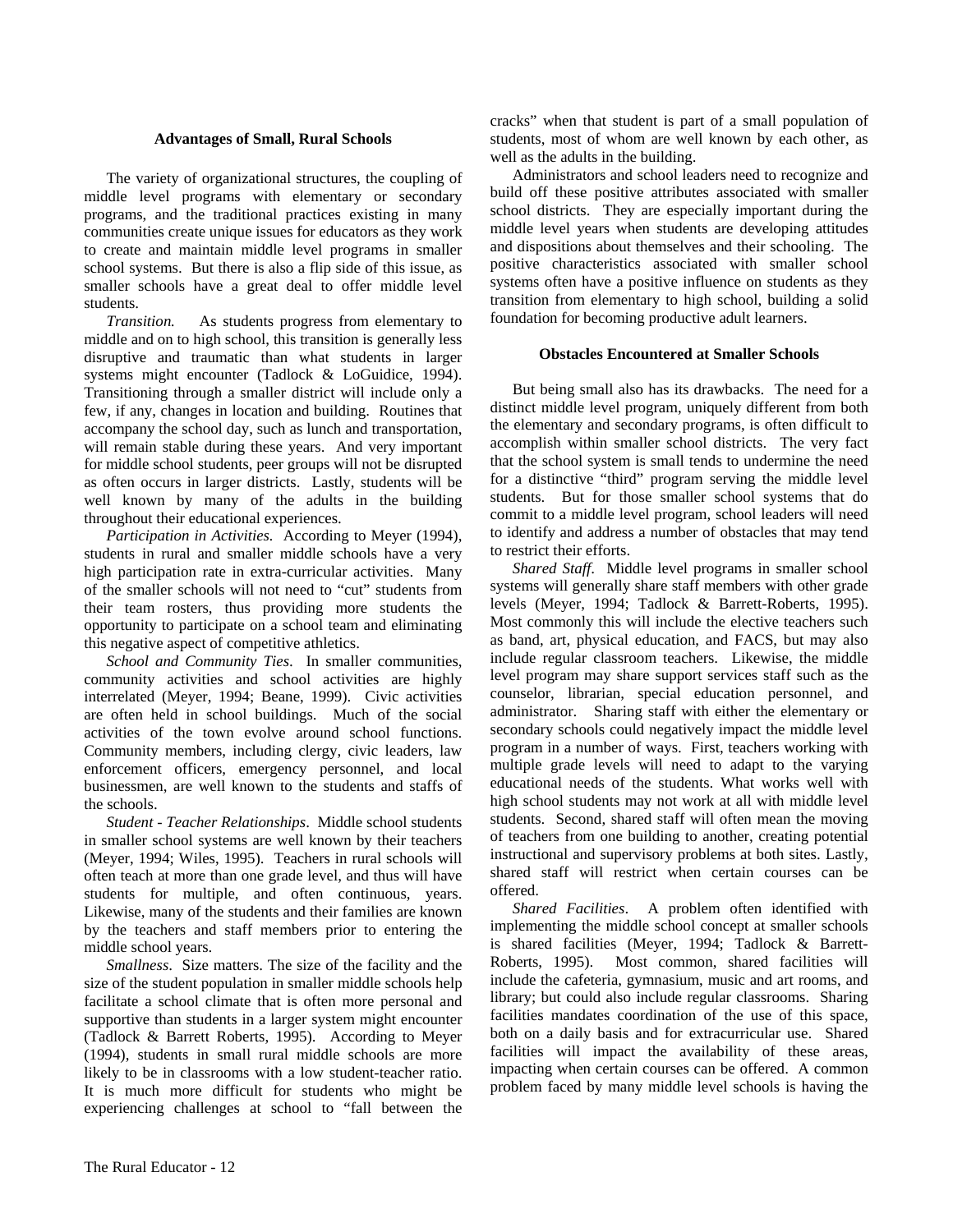gym only available at the beginning of the school day, mandating PE and other electives in the morning.

*Shared Schedules*. Often accompanying shared staff and a shared facility is a shared schedule, i.e. multiple grade levels operating on the same bell schedule (Meyer, 1994; Tadlock & Barrett-Roberts, 1995). This phenomenon restricts the flexible use of time by teachers or teams. A shared schedule inhibits incorporating a homeroom or advisory period into the regular school day for the middle level students. It also creates common passing times for all students, creating potential inappropriate social situations with high school and middle level students.

*Limited Professional Development*. Due to the limited number of staff members working in the middle level program, it may be difficult to provide professional development opportunities that focus on middle level issues. According to Johnston (1994), rural middle schools face a number of unique difficulties in establishing a comprehensive staff development program.

*Teacher Recruitment and Certification*. Recruiting and hiring teachers trained and certified to teach middle level is difficult, especially in certain content areas (Lee & Milburn, 1994; Simmons, 2005). This problem is compounded when a school needs instructors who teach in multiple disciplines, as can be found in many smaller middle level schools.

 *Limited Interdisciplinary Teaming.* Creating a common planning time for a group of teachers working with a common group of students is extremely difficult in a small school (Tadlock & LoGuidice, 1994). First, teachers will generally either teach multiple grade levels or multiple subjects during a school day. Due to scheduling issues, these classes must be provided at specific periods during the day. Second, having a small student population does not allow for four or five teachers (grade level team) to be assigned to a common plan period during the school day. For example, if a school has 200 students and 10 teachers, the master schedule is generally not going to have more than two teachers with a plan period at the same time of day.

*Understanding of Middle Level Concepts and Programs*. In smaller school districts, there has not been a history of providing a distinct program at the middle level (Johnston, 1994; Beane, 1999). Some teachers, trained as elementary or high school teachers, may have limited understanding of middle level concepts, appropriate teaching strategies, or be knowledgeable of the unique characteristics associated with middle level students (Lee & Milburn, 1994). As the community and the educators may not have a good understanding of middle level concepts such as interdisciplinary teaming, advisory, and exploratory classes, this could potentially inhibit both the implementation and continuing support for these programs.

### **Practical Solutions for School Leaders**

There are a number of practical solutions to these obstacles. Middle level administrators and district policy makers should consider the following recommendations.

*Leadership.* It is imperative that the leadership of the school district be knowledgeable about middle level concepts and programs (Lee & Milburn, 1994; Grigsby, Miller, Scully, & Thomas, 2002). School leaders and board members should participate in conferences and review literature regarding middle level education. Site leaders should participate in professional organizations such as state principal associations, either elementary or secondary, and the Missouri Middle School Association.

*Staff Development*. Teachers and administrators should participate in staff development activities regarding middle level issues (Tadlock & LoGuidice, 1994). Professional development activities should be program specific, focusing on the unique needs of middle level students and middle level education.

*Master Schedule*. School officials should assess the master schedule for their school and determine if it provides the optimum method of program delivery for the school (Tadlock & LoGuidice, 1994). The master schedule at smaller schools is often tied to the elementary or high school schedule. The middle level schedule should work to reduce shared staff members with other levels, and should strive to include common planning time for grade level teachers. Innovative delivery methods might include the incorporation of elective wheels and team teaching.

*Networking.* Administrators in smaller districts should look for avenues to network, both formally and informally, with other middle level principals (Grigsby et al., 2002; Thomas et al., 2003). Often middle level principals will be the only administrator in the district facing problems unique to middle level education; and thus connecting with other middle level administrators will provide a good source of information and support.

*Interdisciplinary Teaming*. Schools should implement interdisciplinary teaming activities to the highest degree possible. Initially, teaming could range from having two teachers work on a common assignment with their students, to having the grade level teachers work on thematic units in the core subjects.

*Advisory and Guidance Programs.* Rural and small middle level schools should make efforts to develop and implement advisory programs for their students (Sardo-Brown & Shetlar, 1994). Guidance activities can be incorporated into a distinct homeroom or advisory program, or be included as part of an extended class period.

Every school is to some degree unique, shaped by the tradition, community needs, and personalities existing within that school setting. This is especially true of rural and smaller school districts. Smaller schools have distinct characteristics beneficial to middle level students. To maximize these benefits, continuous efforts must be made to